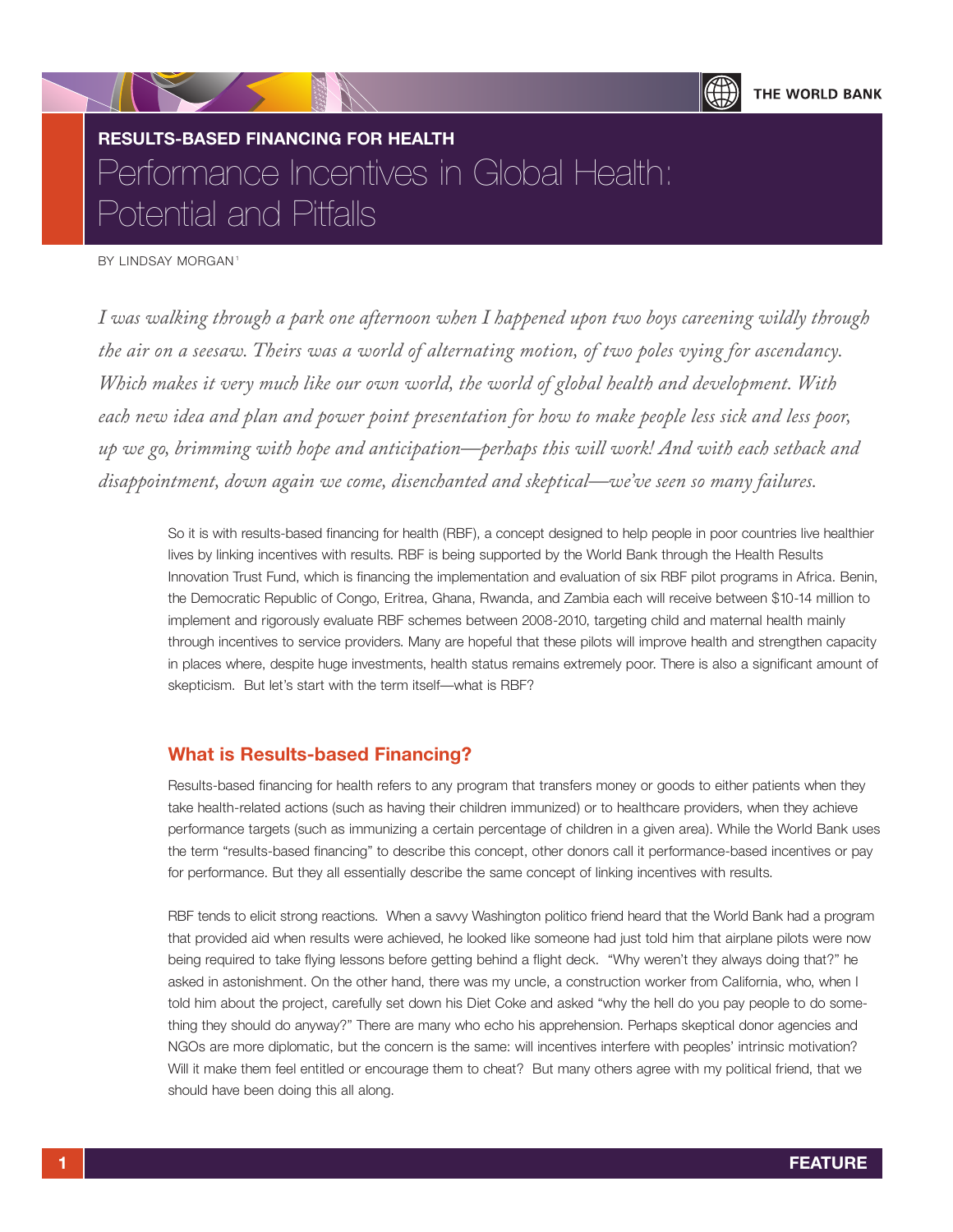## **What Makes Results-based Financing different?**

Of course, donors have always cared about results. But funding for health has traditionally been directed toward inputs—salaries, construction, training, equipment. Improved health was assumed to follow, but this has not always happened. Despite pouring billions of dollars into health programs in Africa over the last decade, and despite some significant successes<sup>2</sup>, many countries in Africa are still falling desperately and tragically short, particularly in areas that require a functioning health system. Sub-Saharan Africa, for instance, has the highest rate

Donor commitment and political will are not enough; improved health requires that people far away from donor capitals and ministries of health act in ways that promote and foster good health.

of maternal deaths in the world with an average of about 900 deaths per 100,000 live births, according to the World Bank.<sup>3</sup> Child deaths and malnutrition are also serious problems.

The fundamental issue, according to Dr. Benjamin Loevinsohn, a Health, Nutrition, and Population Cluster Leader in the Africa Region of the World Bank, is the poor performance of the public health care system, including low levels of physical access in some places; poor quality of care; a lack of adequate incentive structures for health workers; weak management; and inadequate data of sufficient quality to monitor and evaluate progress. In other words, donor commitment and political will are not enough; improved health requires that people far away from donor capitals and ministries of health act in ways that promote and foster good health. Individuals must demand services; health workers must be motivated to deliver adequate care; and the institutions they

work for must be encouraged to make the systemic changes required to achieve health goals. But provider institutions in developing countries typically have not been required to guarantee that services are delivered. Instead, they have either received lump sum grants or were reimbursed for expenditures by governments and donors. This system encourages providers to devote energy to securing funds and justifying inputs rather than to improving efficiency or the quality of care, even when they have the intrinsic motivation to do so.

This is where results-based financing comes in. RBF flips the whole equation on its head, starting with the result more children immunized, for example—and letting health workers and managers on the ground decide how to achieve them. "I cannot believe we are investing so much in health and getting back so little simply because we miss the right target," says Adama Traore, Permanent Secretary of Health in Burkina Faso. "The health workers' external incentives we neglected for so long."

### **A Growing Interest in Linking Incentives with Results**

Some African governments, painfully aware that their countries are unlikely to achieve Millennium Development Goals 4 or 5—which call on countries to reduce the under-five mortality rate by two-thirds, and the maternal mortality ratio by three-quarters between 1990 and 2015—unless something changes dramatically, are eager to test RBF in their countries. Many more submitted proposals for World Bank pilot funds than could be accommodated, prompting the Bank to issue seed grants of around \$50,000 to several additional countries (Sierra Leone, Lesotho, Liberia and Madagascar) to explore the potential for RBF in their countries. Other countries such as Tanzania, Ethiopia and South Africa are going ahead with RBF programs with funding from USAID, Norway and other donors, while others such as Djibouti are looking for sources of funding so they can give RBF a try. In other words, there is a strong demand for results-based financing in Africa. Rena Eichler, President of Broad Branch Associates and an expert on the application of incentives to improve health system performance, says, "country teams are really excited; it resonates."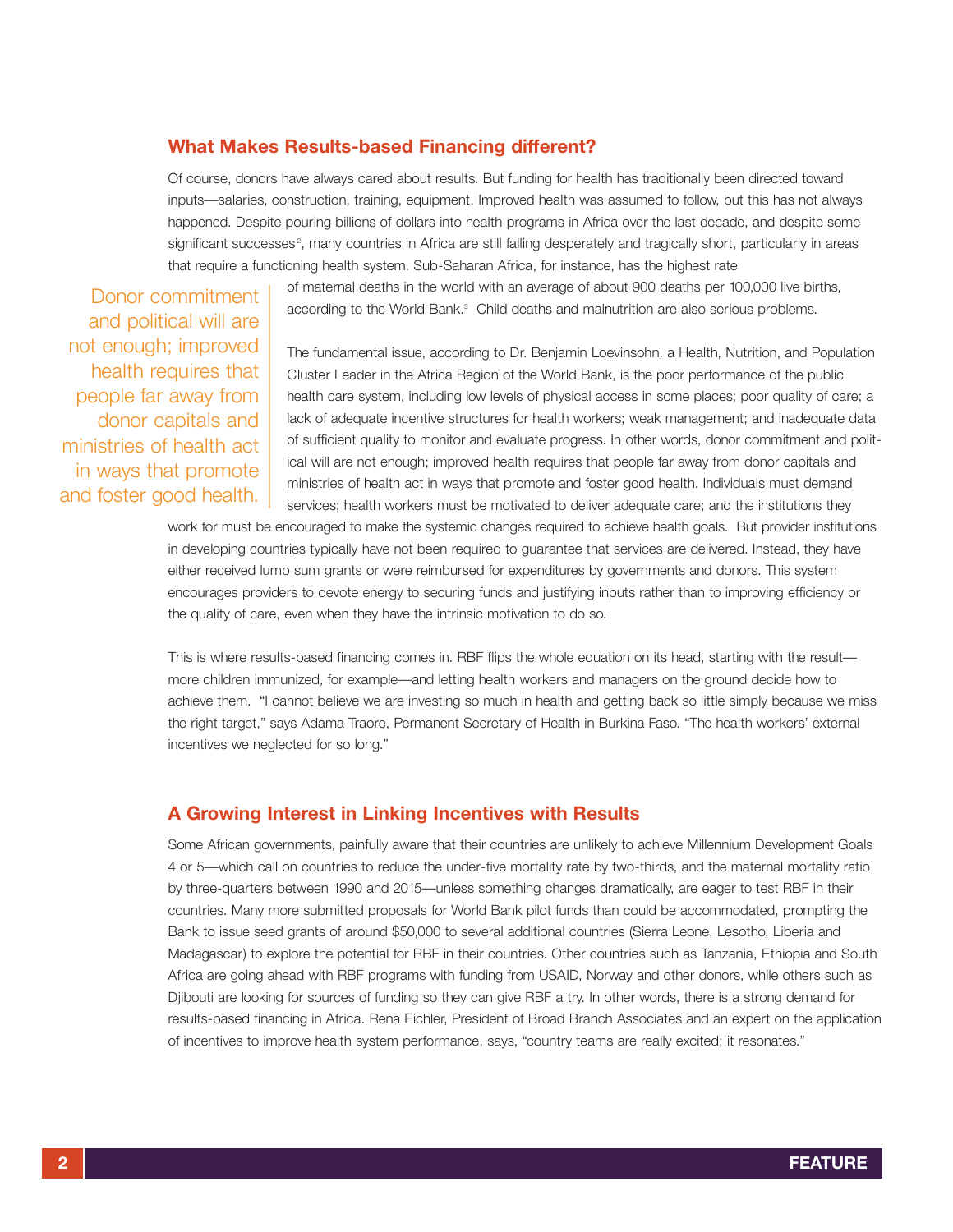The role of the Trust Fund in this context is therefore very much like a tug boat. With an initial \$95 million from the Government of Norway, the Fund will finance and evaluate—essentially shine the spot light on—this promising new policy idea, and thereby aim to entice (or "tug") the 10,000-ton supertanker (i.e., the World Bank) and other donors, in a new, maybe even better, direction.

As the RBF concept gains currency in health policy circles, many are watching the Bank pilots closely, hopeful that evaluations will provide solid evidence that the concept can work in Africa. Dan Kress, Deputy Director for Global Health Delivery at the Bill & Melinda Gates Foundation's Global Health Program, says "We are cautiously optimistic that these innovations can improve utilization, and improve working conditions of health care providers, all of which can improve health care outcomes for the poor."

## **The Potential of RBF**

So what's all the fuss about? The fuss comes mainly from the fact that a number of developing country experiences strongly suggests that RBF can work. As governments design and implement RBF mechanisms many are discovering that it helps to improves health; strengthens health systems; spurs innovation, creativity and country ownership; and encourages reforms that confer authority and flexibility to local service-delivery levels, fostering problem-solving where it's most needed.

## IMPROVING HEALTH OUTCOMES<sup>4</sup>

The new volume, *Performance Incentives for Health,* which reviews a variety of country experiences with RBF, shows that when poor patients or households have been offered financial or material rewards for adopting health-promoting practices, they respond and health indicators improve. Similarly, when health workers and facilities are given bonuses upon achieving targets, those targets tend to be met.

In Haiti, a government scheme supported by USAID paid NGO health providers that agreed to reach certain targets such as proportion of children fully immunized and pregnant women receiving prenatal care. In the seven years that the program has been operating, huge improvements in key health indicators have been achieved (including a remarkable

In the seven years that the program has been operating, huge improvements in key health indicators have been achieved. 13 percentage point increase in full immunization coverage). NGOs now reach about one-third of the population, providing essential services in the complicated context of violence, poverty and limited government leadership.

In Rwanda, the national government selected features from three donor-supported RBF pilots to construct a national, unified approach for paying public and NGO service providers based on services provided. Between 2001 and 2004, RBF provinces saw an increase in curative care visits per person from 22 to 55 percent and institutional deliveries nearly doubled (from 12 to 23

percent). "I think that Rwanda, with the help of partners, is showing the way," says Moussa Mbaya, Secretary-General, Ministry of Health and Prevention, Senegal.

Results-based financing has also been shown to help to increase patient demand for health services. Evaluations of large-scale conditional cash transfer programs in Latin America and the Caribbean show increases in the use of clinic services for children (Honduras, Nicaragua, Colombia) and prenatal care (Mexico, Honduras) and decreases in childhood stunting (Mexico, Nicaragua, and Colombia).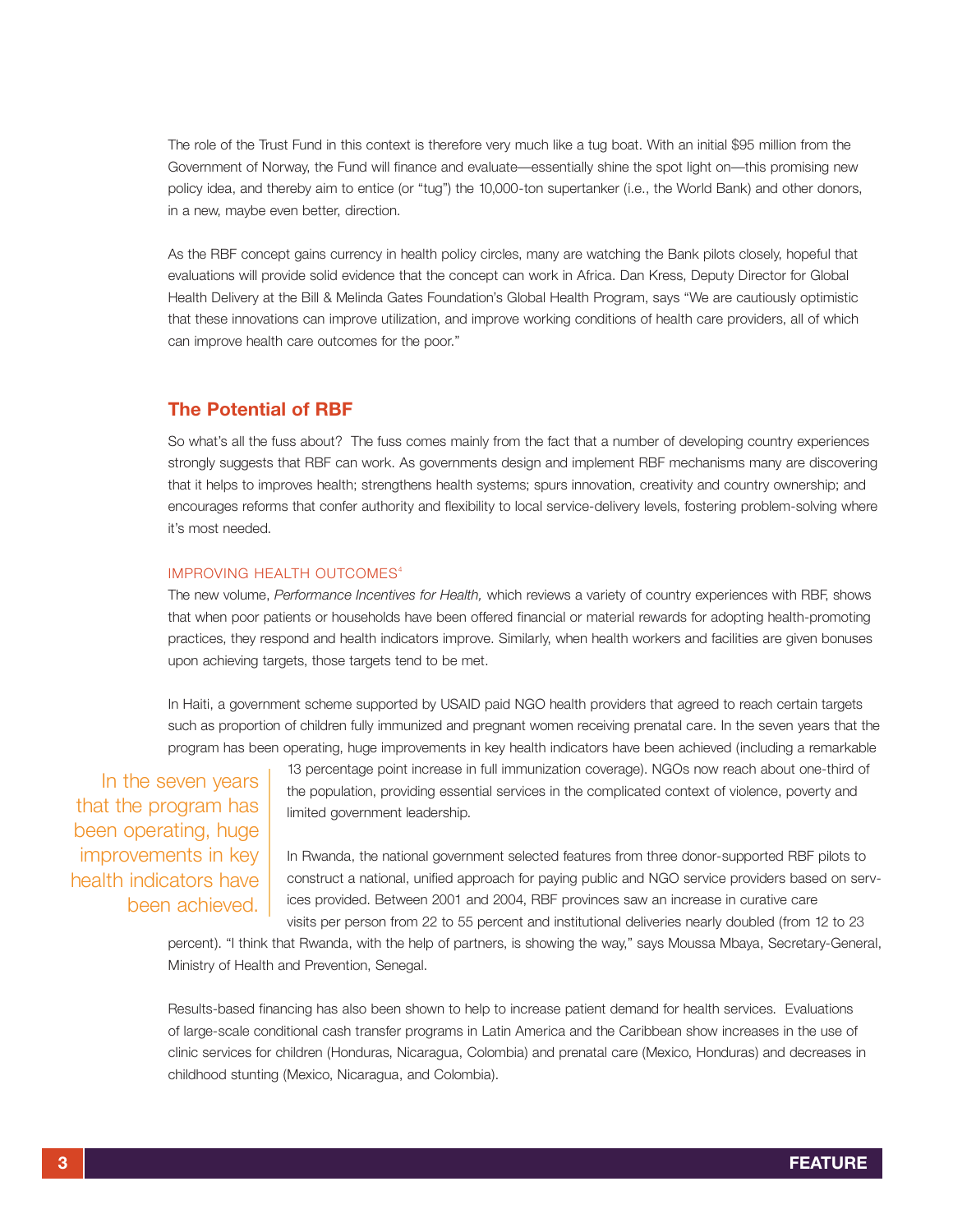#### STRENGTHENING HEALTH SYSTEMS, REFORMING INSTITUTIONS

In addition to improving health, results-based financing can contribute to strengthening a country's health system. Because accurate monitoring and evaluation of RBF schemes require the development of robust health information and management systems, incorporating the RBF concept, even into donor funds aimed at specific diseases, reinforces efforts to improve the timeliness, credibility and accuracy of national reporting and monitoring, thus contributing to improving the overall capacity of a country's health system.

RBF can also help countries introduce key reforms that would be difficult to tackle head on, but are more easily addressed indirectly as part of an RBF program. So for example, RBF aims to empower health workers at district and local levels, giving them more decision-making power and control over their budgets. This requires a decentralization of power that can make top officials queasy. But when it is linked to results, the reform—which places responsibility for monitoring closer to the sources—is easier to swallow. "RBF and its focus on results gets at huge reforms through the back door," says Amie Batson, senior health specialist at the World Bank.

#### EMPOWERING INDIVIDUALS, SPURRING INNOVATION

In global health, an idea like RBF—which allows people on the ground to think of solutions that makes sense in their own communities and context—is truly innovative. RBF is "more of an agreement between countries and donors than a prescription on what countries should do," says Margaret Cornelius, Associate Program Officer, Global Health Delivery at the Gates Foundation, an agreement that unleashes workers' intrinsic motivation by trusting them to do good work, while simultaneously acknowledging their need for external rewards, whether money or the respect of their peers.

Interesting things happen when individuals are encouraged to think through creative solutions to better health for the people they serve. In Afghanistan, NGOs addressed the problem of a shortage of female health workers in rural areas by offering couples incentives such as better pay, housing and entertainment subsidies (i.e., DVD players and generators) to move and work in those areas. In another innovative scheme, NGOs, in partnership with the Ministry of Health, provided an 18-month, accredited training course for community midwives, who, after they passed a qualifying exam, were recruited by the NGOs. In 2002/2003 only 25 percent of health facilities had a trained midwife; by 2008, over 85 percent did, even though the number of facilities doubled in that period.

Arjanne Rietsema of the Dutch NGO Cordaid, one of three NGOs implementing the Democratic Republic of Congo pilot, says that RBF is helping bring health centers to life: "health centers which did not have much power before…become active and seek to improve services as to have more clients and more income." Similarly, in Senegal, also a Bank pilot country, task team leader Menno Mulder-Sibanda says, "we are supporting an innovative resultsbased management approach from the household level upward…communities and local government feel rewarded by the fact that they are capable of making a difference."

#### MORE BANG FOR YOUR BUCK

According to David Roodman, a research fellow at the Center for Global Development, after each previous financial crisis in a donor country since 1970, the country's aid declined. Foreign assistance tends to be procyclical—that is, shortfalls in aid and domestic revenue tend to coincide, and, as InterAmerican Development Bank health expert Amanda Glassman says, "aid for health is no exception." It is thus more crucial than ever that donor funds translate into improved health—and results that can be measured. Donors understand the importance of investing in health good health improves labor productivity, facilities learning, and contributes to economic growth and poverty reduction—but policymakers need evidence, which RBF programs, if monitored and evaluated, can provide.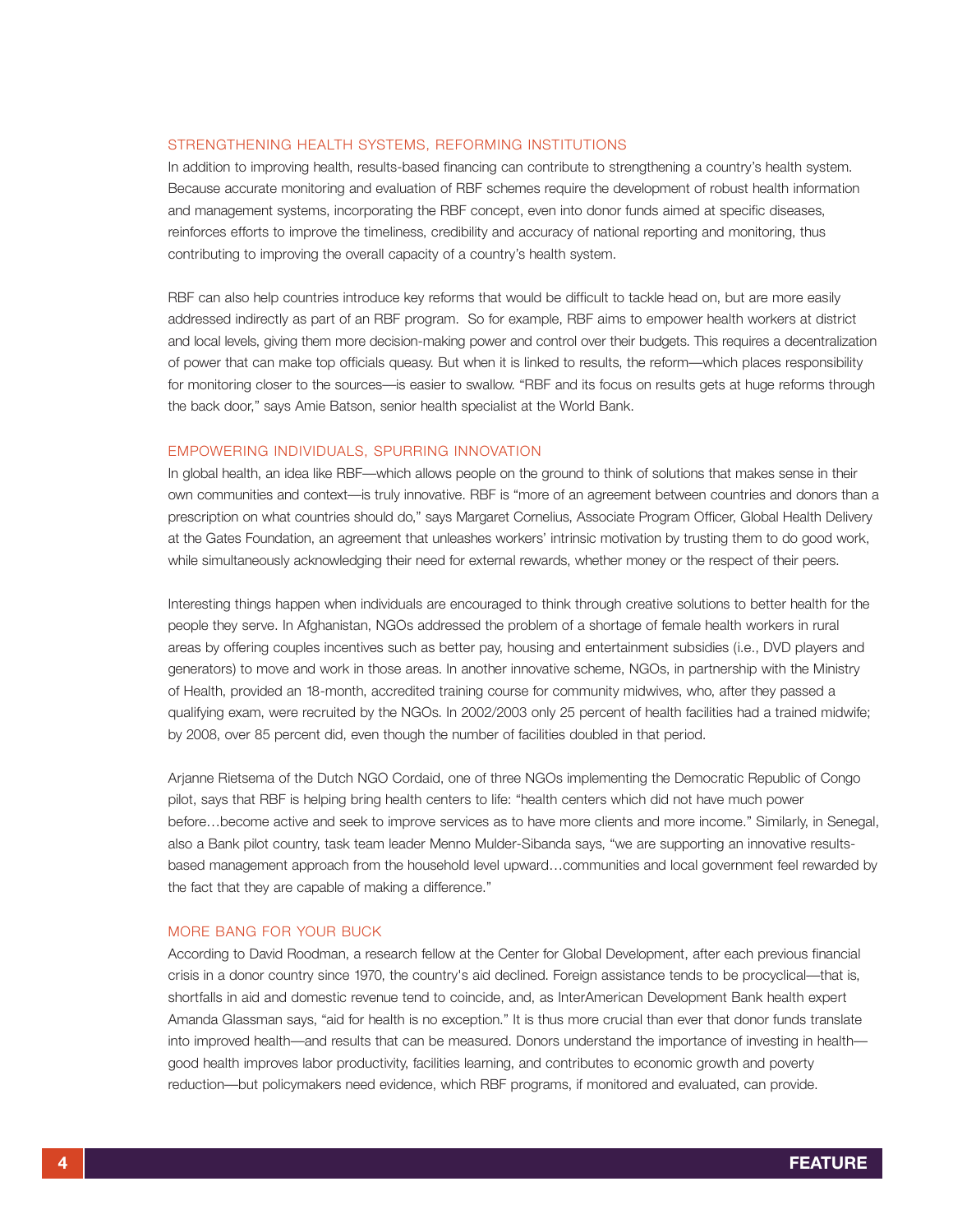## **And Avoiding Potential Pitfalls**

There are many reasons to be excited about RBF. It has the potential to strengthen dilapidated health systems, motivate and empower health workers, and, best of all, improve health. "Our countries should pay you guys from the World Bank for opening our eyes on a very real success story of a country [Rwanda] which turned around its entire health sector to achieving the MDGs," says Mouhamadou Lamine Diallo, the Director General of Administrative Function of Senegal. But this is just one side of the seesaw. On the other side are the skeptics, and they have important questions and concerns about the results-based financing concept.

Some are uncomfortable with the idea of paying people for something it is assumed they should do anyway, concerned that financial incentives will diminish workers' intrinsic motivation. Others worry that paying for certain targets will lead to a neglect of other important targets, or that the system will encourage people to falsify data in order to receive the incentive or bonus. There is also the potential for unintended consequences, like in Honduras, where conditional cash transfer payments per child may have contributed to an increase in fertility. It also remains unclear

It [RBF] has the potential to strengthen dilapidated health systems, motivate and empower health workers, and, best of all, improve health. whether paying for performance will work in contexts where achieving results is beyond the control of even the most motivated health worker. RBF schemes also require a significant investment for planning up front and monitoring and evaluation can be expensive. In short, ideas are easy. Making them work is hard. As Sameh El-Saharty, senior health policy specialist at the World Bank, said: "it's not the what, it's the how." Avoiding the many potential pitfalls requires that programs be carefully designed for each country's unique context, implemented with the flexibility to adjust when lessons are learned along the way, and diligently monitored and rigorously evaluated.

## **RBF Holds Promise, But Careful Design, Implementation and Evaluation Are Key**

As with any new idea in global health, there is a tension between the two poles of the seesaw. On one side sit the skeptics, who know better than to be taken in by the latest fad or trend. One day it's cellphones, the next day it's circumcision—but the skeptic knows there are no silver bullets. On the other side sit the optimists, who understand that making a new idea work is challenging but are convinced it just might work. Where the skeptics see a labyrinth of hurdles and uncertainties, the optimists see blue skies of ingenuity.

Of course there is no clear dichotomy between the skeptic and optimist. Each seasoned global health professional is a bit of both. No one believes RBF is a panacea. No one believes it is doomed to fail either. Where there is a high degree of convergence among observers it centers on one thing: that RBF is worth a try. The evidence, it is true, is still limited. But the evidence we have clearly demonstrates that RBF can improve health, and in challenging contexts. The many positive spillover effects of RBF, like strengthened health systems, hold even more promise—that these improvements will be sustained over the long term.

Programs must be carefully designed and assessed to ensure RBF does not increase inequity; that it is reasonably cost-effective; and that it can be done in different places. The World Bank's Health Results Innovation Trust Fund is aiming to answer some of these questions. But for now, what we know is that RBF can make people healthier. And that's something to be excited about.